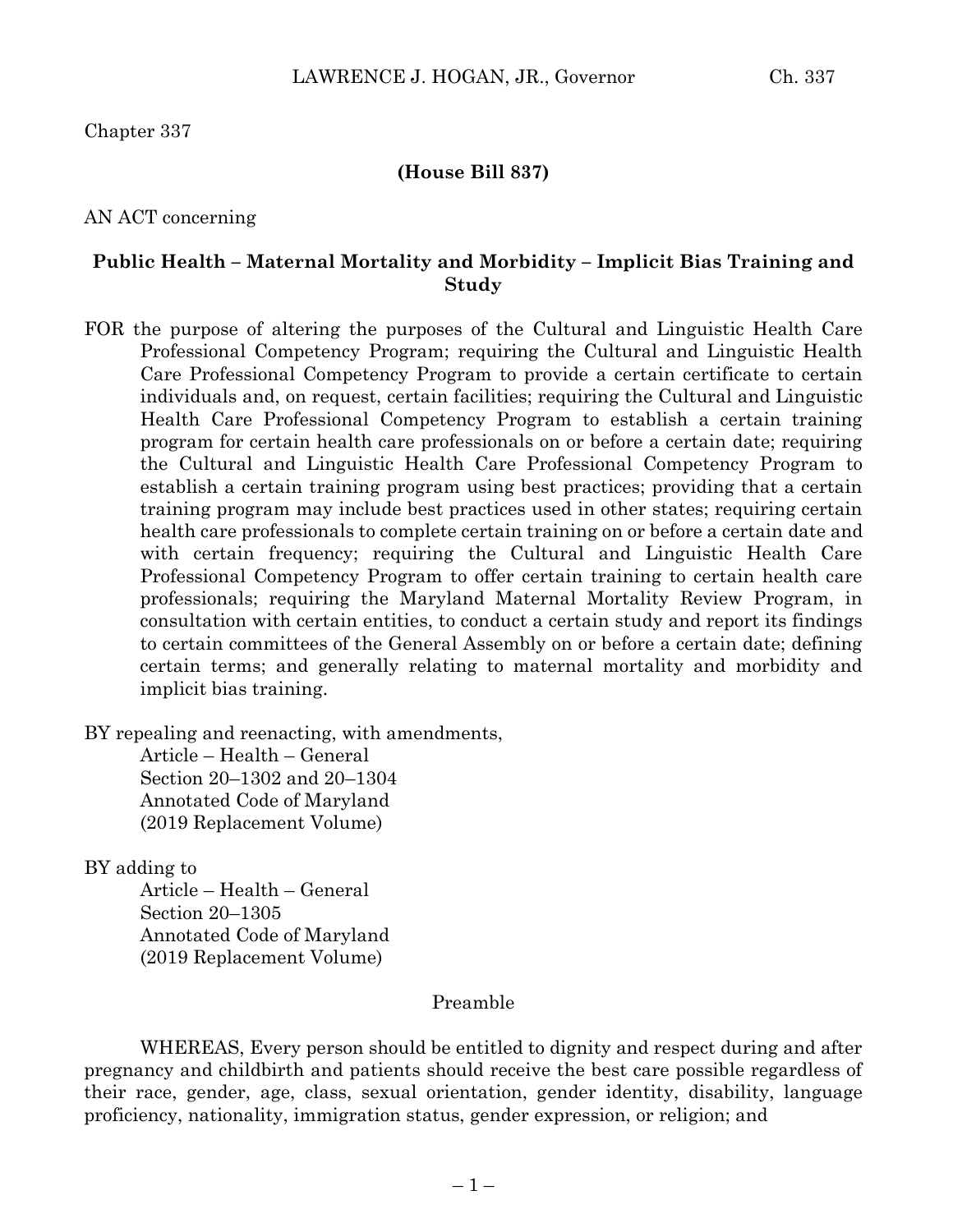WHEREAS, The United States has the highest maternal mortality rate in the developed world, where about 700 women die each year from childbirth and another 50,000 suffer from severe complications; and

WHEREAS, For women of color, particularly Black women, the maternal mortality rate remains three to four times higher than White women; and

WHEREAS, Forty–one percent of all pregnancy–related deaths had a good–to–strong chance of preventability; and

WHEREAS, Pregnancy–related deaths among Black women are also more likely to be miscoded; and

WHEREAS, Access to prenatal care, socioeconomic status, and general physical health do not fully explain the disparity seen in Black women's maternal mortality and morbidity rates and there is a growing body of evidence that Black women are often treated unfairly and unequally in the health care system; and

WHEREAS, Implicit bias is a key cause that drives health disparities in communities of color; and

WHEREAS, Health care providers in Maryland are not required to undergo any implicit bias testing or training; and

WHEREAS, It is in the interest of the State to reduce the effects of implicit bias in pregnancy, childbirth, and postnatal care so that all people are treated with dignity and respect by their health care providers; now, therefore,

SECTION 1. BE IT ENACTED BY THE GENERAL ASSEMBLY OF MARYLAND, That the Laws of Maryland read as follows:

## **Article – Health – General**

20–1302.

(a) There is a Cultural and Linguistic Health Care Professional Competency Program.

(b) The purpose of the Program is to **[**provide**]:**

**(1) PROVIDE** for a voluntary program in which educational classes are offered to health care professionals to teach health care professionals:

**[**(1)**] (I)** Methods to improve the health care professionals' cultural and linguistic competency to communicate with non–English speaking patients and patients from other cultures who are English speaking;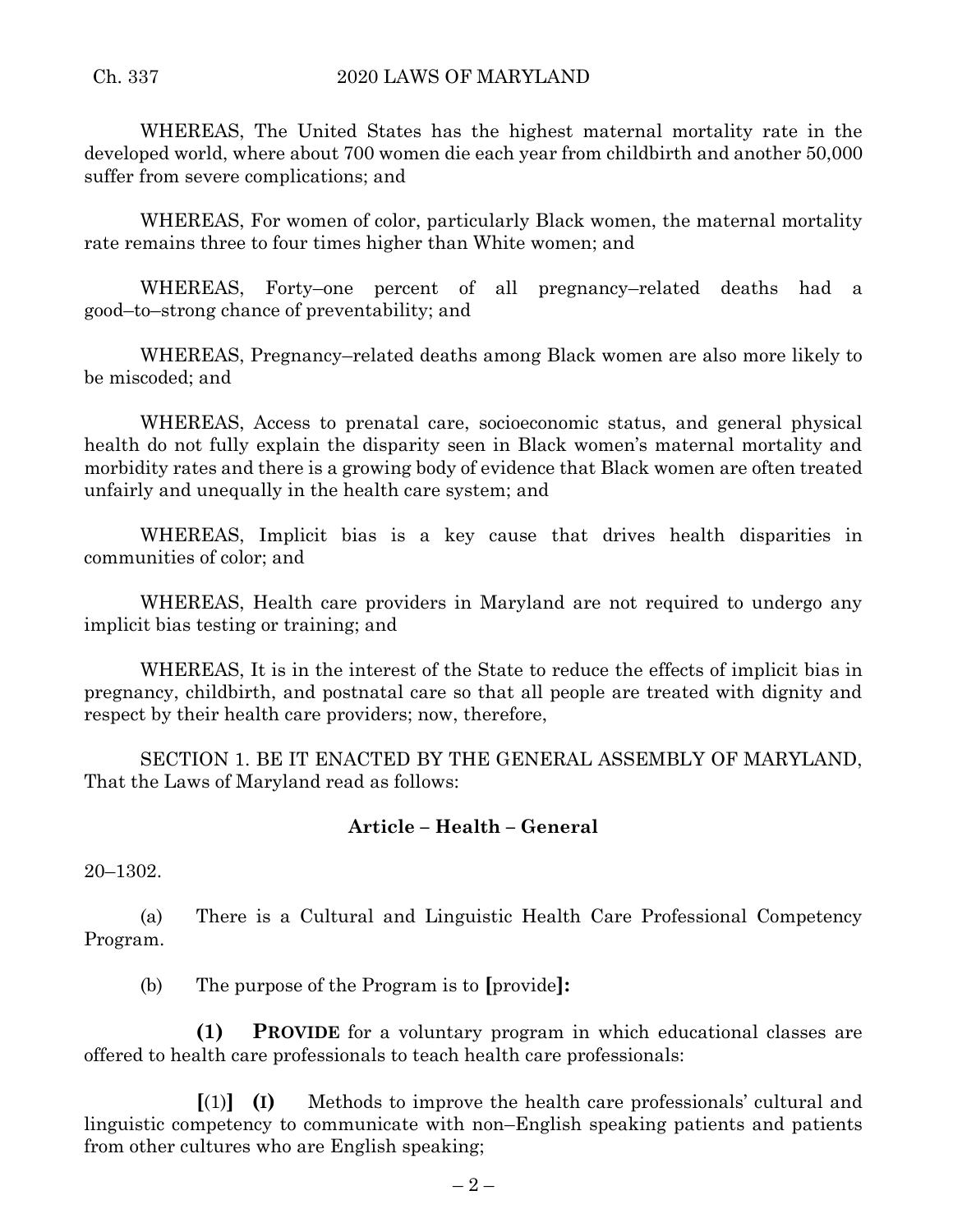**[**(2)**] (II)** Cultural beliefs and practices that may impact patient health care practices and allow health care professionals to incorporate the knowledge of the beliefs and practices in the diagnosis and treatment of patients; and

**[**(3)**] (III)** Methods to enable health care professionals to increase the health literacy of their patients to improve the patient's ability to obtain, process, and understand basic health information and services to make appropriate health care decisions**; AND**

**(2) ESTABLISH AND PROVIDE AN EVIDENCE–BASED IMPLICIT BIAS TRAINING PROGRAM FOR HEALTH CARE PROFESSIONALS INVOLVED IN THE PERINATAL CARE OF PATIENTS UNDER § 20–1305 OF THIS SUBTITLE**.

20–1304.

**(A)** The Maryland Department of Health shall develop a method through which the appropriate professional licensing board recognizes the training received by health care professionals under this subtitle, either through continuing education credits or otherwise.

# **(B) THE PROGRAM SHALL PROVIDE A CERTIFICATE OF TRAINING COMPLETION FOR ANY INDIVIDUAL WHO COMPLETES THE TRAINING ESTABLISHED UNDER § 20–1305 OF THIS SUBTITLE, AND TO A FACILITY ON REQUEST.**

## **20–1305.**

**(A) (1) IN THIS SECTION THE FOLLOWING WORDS HAVE THE MEANINGS INDICATED.**

**(2) "IMPLICIT BIAS" MEANS A BIAS IN JUDGMENT THAT RESULTS FROM SUBTLE COGNITIVE PROCESSES, INCLUDING THE FOLLOWING PREJUDICES AND STEREOTYPES THAT OFTEN OPERATE AT A LEVEL BELOW CONSCIOUS AWARENESS AND WITHOUT INTENTIONAL CONTROL:**

**(I) PREJUDICIAL NEGATIVE FEELINGS OR BELIEFS ABOUT A GROUP THAT AN INDIVIDUAL HOLDS WITHOUT BEING AWARE OF THE FEELINGS OR BELIEFS; AND**

**(II) UNCONSCIOUS ATTRIBUTIONS OF PARTICULAR QUALITIES TO A MEMBER OF A SPECIFIC SOCIAL GROUP THAT ARE INFLUENCED BY EXPERIENCE AND BASED ON LEARNED ASSOCIATIONS BETWEEN VARIOUS QUALITIES AND SOCIAL CATEGORIES, INCLUDING RACE AND GENDER.**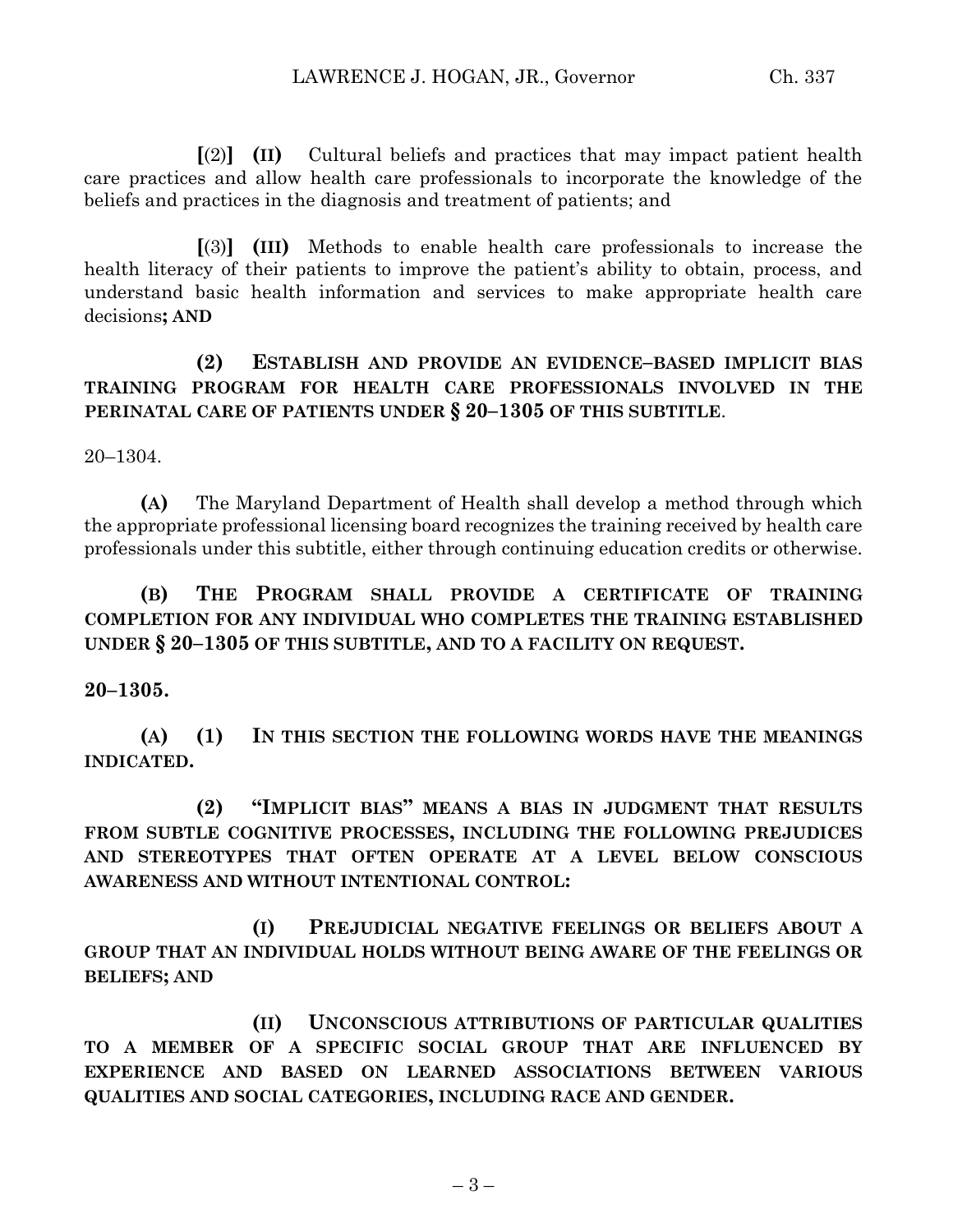**(3) "PERINATAL CARE" MEANS THE PROVISION OF CARE DURING PREGNANCY, LABOR, DELIVERY, AND POSTPARTUM AND NEONATAL PERIODS.**

**(4) "PERINATAL CARE FACILITY" INCLUDES:**

**(I) A HOSPITAL, AS DEFINED IN § 19–301 OF THIS ARTICLE, THAT PROVIDES PERINATAL CARE; AND**

**(II) A FREESTANDING BIRTHING CENTER, AS DEFINED IN § 19–3B–01 OF THIS ARTICLE.**

**(B) (1) ON OR BEFORE JANUARY 1, 2021, THE PROGRAM SHALL ESTABLISH AN EVIDENCE–BASED IMPLICIT BIAS TRAINING PROGRAM FOR ALL HEALTH CARE PROFESSIONALS INVOLVED IN THE PERINATAL CARE OF PATIENTS IN A PERINATAL CARE FACILITY.**

**(2) (I) THE PROGRAM SHALL ESTABLISH THE IMPLICIT BIAS PROGRAM REQUIRED UNDER PARAGRAPH (1) OF THIS SUBSECTION USING BEST PRACTICES IN IMPLICIT BIAS TRAINING.**

**(II) THE IMPLICIT BIAS PROGRAM REQUIRED UNDER PARAGRAPH (1) OF THIS SUBSECTION MAY INCLUDE BEST PRACTICES USED IN OTHER STATES.**

**(C) ON OR BEFORE JANUARY 1, 2022, AND ONCE EVERY 2 YEARS THEREAFTER OR MORE FREQUENTLY, AS DETERMINED BY THE PERINATAL CARE FACILITY, A HEALTH CARE PROFESSIONAL WHO IS AN EMPLOYEE OF, AND INVOLVED IN THE PERINATAL CARE OF PATIENTS AT, A PERINATAL CARE FACILITY SHALL COMPLETE THE TRAINING ESTABLISHED UNDER SUBSECTION (B) OF THIS SECTION.**

**(D) THE PROGRAM SHALL OFFER THE TRAINING ESTABLISHED UNDER SUBSECTION (B) OF THIS SECTION TO ANY HEALTH CARE PROFESSIONAL INVOLVED IN PERINATAL CARE OF PATIENTS AT A PERINATAL CARE FACILITY WHO IS NOT REQUIRED TO COMPLETE THE TRAINING UNDER SUBSECTION (C) OF THIS SECTION BECAUSE THE HEALTH CARE PROFESSIONAL IS NOT AN EMPLOYEE OF A PERINATAL CARE FACILITY.**

SECTION 2. AND BE IT FURTHER ENACTED, That the Maryland Maternal Mortality Review Program, in consultation with the maternal mortality review committee of MedChi  $\theta$  and, the local maternal mortality review teams, established under Title 13, Subtitle 12 of the Health – General Article, and the Maryland Maternal Health Innovation Program, shall:

(1) Study: